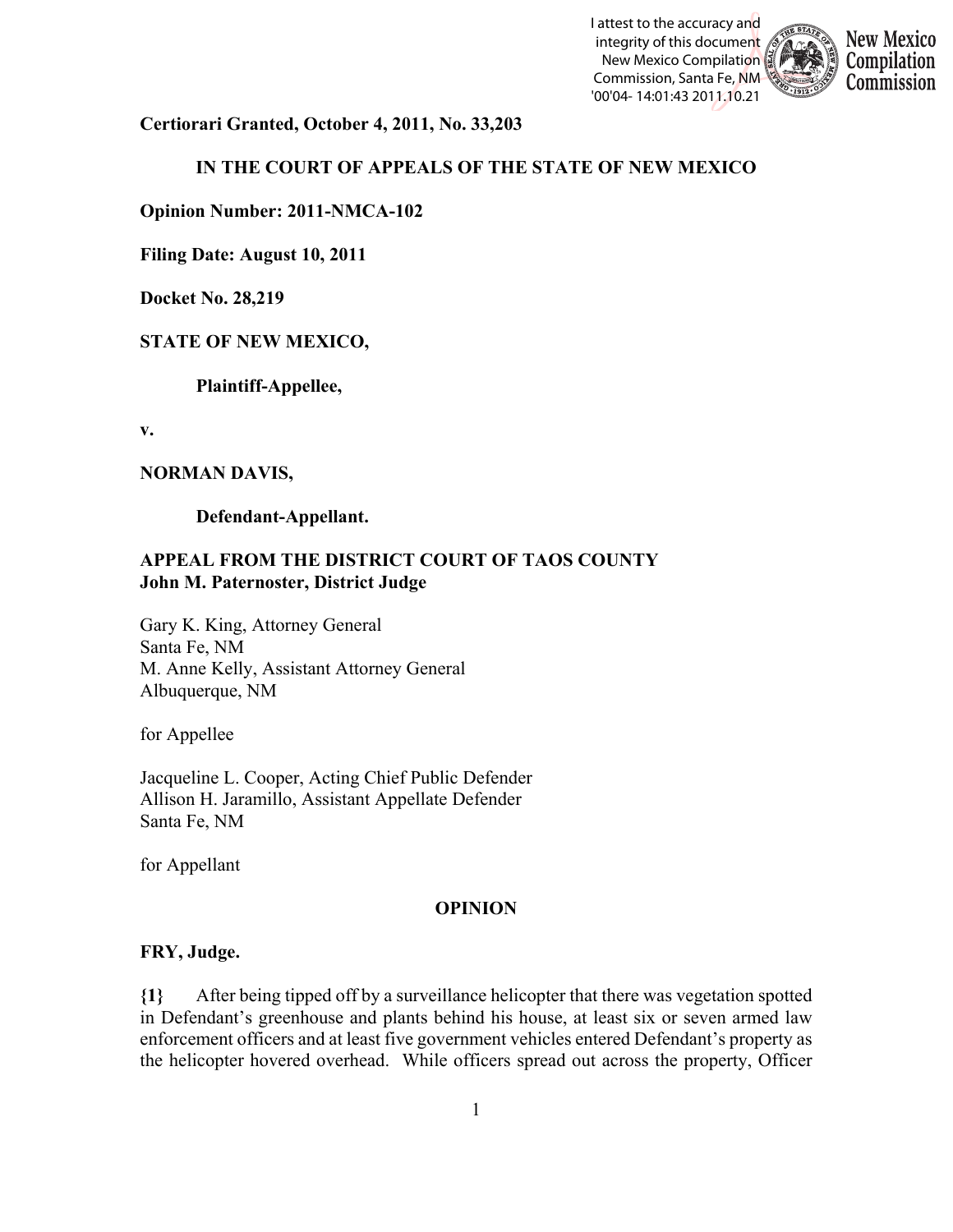William Merrell told Defendant that officers in the helicopter believed they had located marijuana at Defendant's residence. Officer Merrell asked Defendant for consent to search the property and, after some hesitation, Defendant said he would permit the search, whereupon officers discovered marijuana. When the district court denied his suppression motion, Defendant entered a conditional plea to one count of possession of a controlled substance. We conclude that the State failed to establish that Defendant's consent was voluntary and reverse the district court's denial of Defendant's suppression motion.

### **BACKGROUND**

**{2}** The New Mexico State Police, with the assistance of the New Mexico National Guard, undertook an operation to identify marijuana "plantations" in Taos County, New Mexico. The operation utilized two Army National Guard helicopters for air surveillance and two ground teams composed of individuals from various law enforcement agencies. During the operation, a spotter in one of the helicopters directed a ground team to Defendant's property, stating that he observed "vegetation" in the greenhouse and "plants at the back of the house."Defendant, who was seventy-two years old at the time, was at his residence when the ground team arrived.At least six or seven uniformed, armed officers, some carrying semi-automatic weapons, entered Defendant's property, disbursed, and formed a perimeter around part of the property. At least five vehicles from different law enforcement agencies and the National Guard also entered the property, while the helicopter hovered directly above.

**{3}** Officer Merrell recorded the encounter with Defendant that followed. Officer Merrell approached Defendant, identified himself, and said that "the helicopter [was] looking for marijuana plants and they believe they've located some at your residence." He then asked Defendant for permission to search the residence. Defendant asked what would happen if he said no, and Officer Merrell responded, "Well, then we will secure the residence. That's up to you." When Officer Merrell again asked Defendant for permission to search the property, Defendant said, "Sure." Defendant then said, "Looks like they're searching anyway." Officer Merrell replied, "No, they're just here to make sure—our biggest thing is safety. We're not going to be searching. If you're giving us permission to search, I'll get a form." Officer Merrell then asked Defendant if there were marijuana plants in the greenhouse, and Defendant said that there were. When Officer Merrell produced a consent form and asked Defendant to sign it, Defendant said, "I'm not really thrilled about you searching my house" and "I don't know if I should do this; I don't know if it is in my best interest." He then asked what would happen if he did not sign the consent form, and Officer Merrell responded that he "would go forth and try to execute a warrant through the district attorney's office." Defendant ultimately signed the consent form.

**{4}** Defendant testified that his greenhouse is made of opaque material and that someone in a helicopter could not have seen the marijuana plants in the greenhouse. He also testified that when he first came out of his house to investigate the helicopter racket, he saw officers near buildings on his property who appeared to be "searching or looking in[to] those buildings."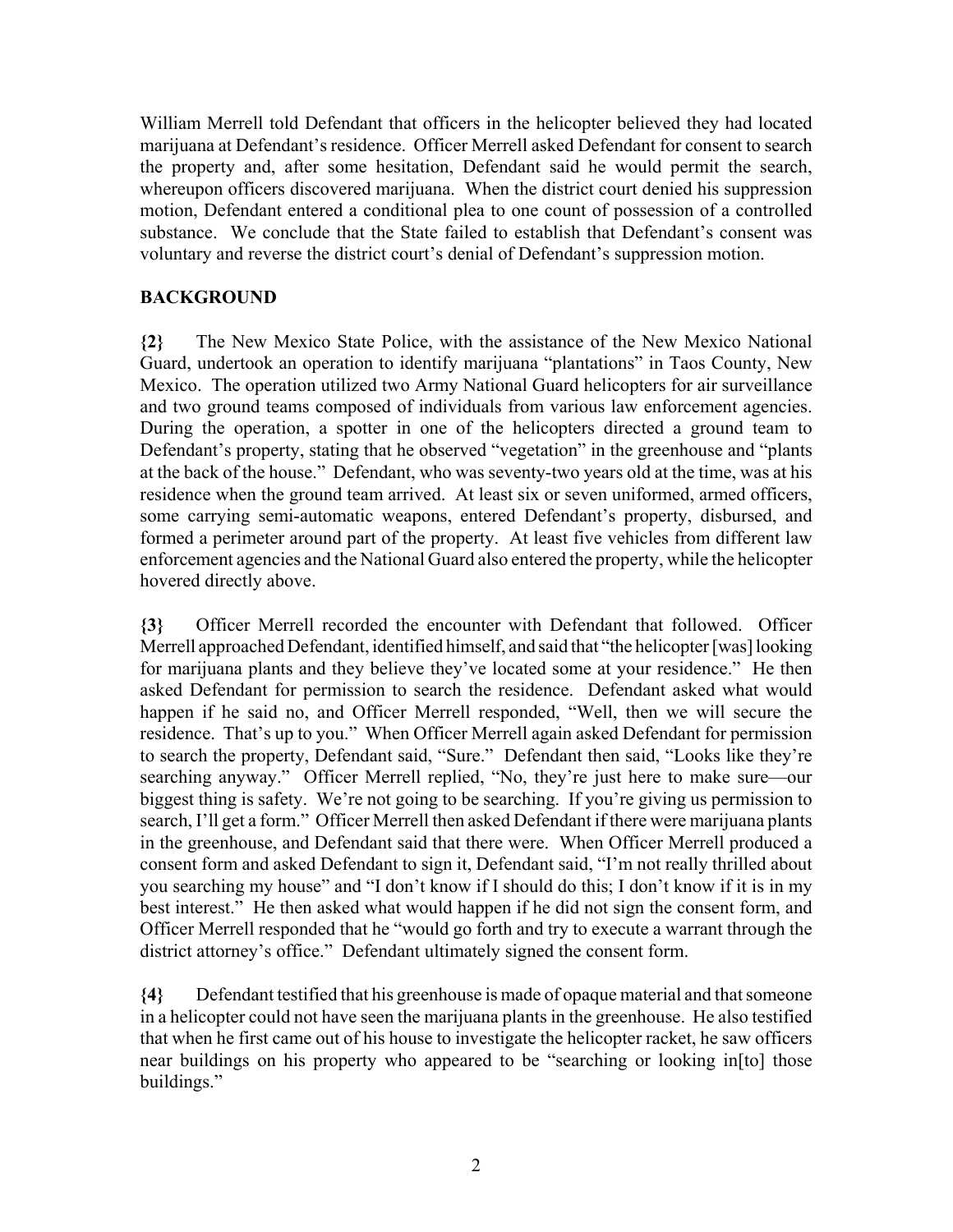**{5}** Officers searched Defendant's property and found marijuana and drug paraphernalia. Defendant was indicted for possession of marijuana and possession of drug paraphernalia. Defendant filed a motion to suppress the evidence obtained from the search, arguing that the helicopter surveillance of his property violated the federal and state constitutions and that his consent was not voluntarily given. The district court denied Defendant's motion, finding that the helicopter flyover was "just barely permissible" and that Defendant's consent to the search was valid and not given under duress or coercion. Defendant then entered a conditional guilty plea, and this appeal followed.

**{6}** Although this case was submitted to this panel in 2009, it was discovered that a portion of the recording of the suppression hearing was missing. We ordered the parties to attempt to reconstruct the missing portion, and they submitted their stipulations in June 2011.

# **DISCUSSION**

**{7}** In reviewing a district court's decision regarding a motion to suppress, we conduct a two-part analysis. "[W]e review any factual questions under a substantial evidence standard and we review the application of law to the facts de novo." *State v. Neal*, 2007- NMSC-043, ¶ 15, 142 N.M. 176, 164 P.3d 57 (internal quotation marks and citation omitted).

**{8}** On appeal, Defendant argues that (1) the helicopter surveillance of his property violated the federal and state constitutions, (2) his consent to a search of his property was not voluntarily given and was not purged from the taint of a Fourth Amendment violation arising from the illegal air surveillance, and (3) the district court erroneously denied Defendant's motion for judicial view. Because the issue of Defendant's consent is dispositive here, we do not address the remaining issues.

## **Validity of Consent**

**{9}** Defendant argues that the district court erroneously determined that his consent to a search of his property was voluntarily given under the Fourth Amendment. In a letter decision, the district court entered factual findings that essentially tracked the recording made by Officer Merrell, with one exception. The court found that Defendant admitted there was marijuana in his greenhouse *before* he gave oral consent to the search. In fact, according to the recording, the admission followed Defendant's consent. The court found that Defendant gave consent to the search, which it concluded was valid under the Fourth Amendment.

**{10}** On appeal, Defendant contends, as he did below, that his consent was not voluntarily given but the product of duress and coercion or acquiescence. Defendant argues that his consent was coerced because his property was swarmed by heavily armed police officers who were spread throughout his property and that a helicopter was flying directly overhead throughout his encounter with officers. Defendant also contends that he acquiesced in the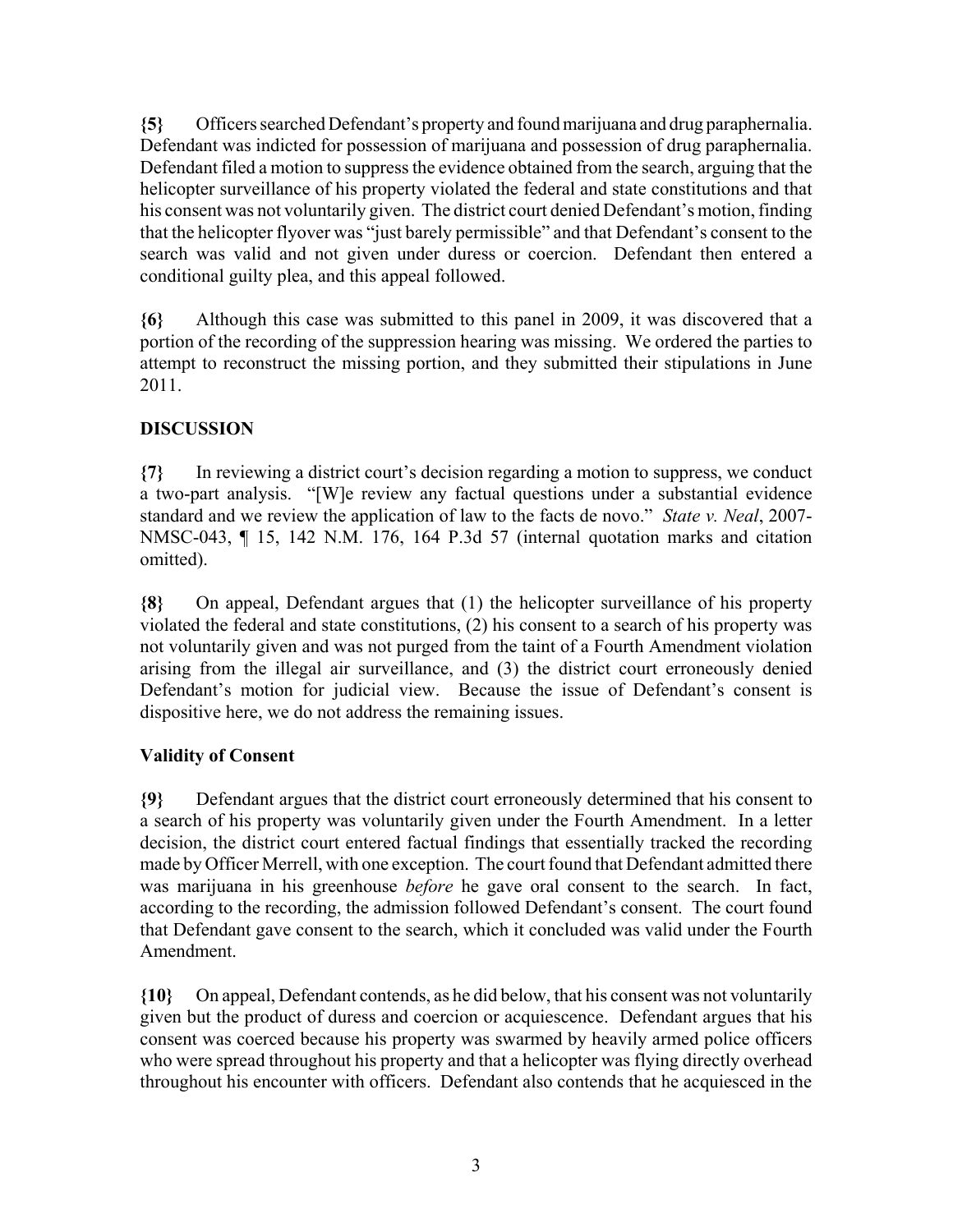search because he thought the officers were already searching his property and because he was feeling ill.

**{11}** Generally, in order to prove that a warrantless search or seizure under the Fourth Amendment was reasonable because it met the consent exception, the prosecution bears the burden of proving that, under the totality of the circumstances, "the consent given to search [was] voluntary and not a product of duress, coercion, or other vitiating factors." *State v. Paul T.*, 1999-NMSC-037, ¶ 28, 128 N.M. 360, 993 P.2d 74. The issue is a factual one that we review for substantial evidence. *Id.*; *see State v. Chapman*, 1999-NMCA-106, ¶ 19, 127 N.M. 721, 986 P.2d 1122. "Although we must view the evidence and inferences in the light most favorable to the prosecution, the presumption of the trial court's correctness does not replace the requirements of proof." *State v. Valencia Olaya*, 105 N.M. 690, 694, 736 P.2d 495, 499 (Ct. App. 1987).

**{12}** On appeal, we undertake a three-tiered analysis in assessing the voluntariness of a consent to search. First, the consent must be unequivocal and specific; second, the consent must be given without duress or coercion; and third, the first two factors must be viewed with a presumption against the waiver of constitutional rights. *State v. Flores*, 1996- NMCA-059, ¶ 20, 122 N.M. 84, 920 P.2d 1038. To determine the voluntariness of consent, we consider factors such as "the individual characteristics of the defendant, the circumstances of the detention, and the manner in which the police requested consent." *State v. Pierce*, 2003-NMCA-117, ¶ 20, 134 N.M. 388, 77 P.3d 292. "Ultimately, the essential inquiry is whether [the d]efendant's will had been overborne." *Id.*

**{13}** Applying the three-tiered analysis mentioned above to this case, we conclude that although Defendant gave specific and unequivocal consent to a search of his property, the consent was given under duress and coercive circumstances. Applying the presumption against a waiver of Defendant's constitutional rights, we conclude that the voluntariness of Defendant's consent was not established by substantial evidence and that the district court failed to consider the totality of circumstances. We explain.

## **Unequivocal and Specific Consent**

**{14}** Initially, we conclude that substantial evidence supports the district court's findings that Defendant's oral and written consent to a search of his property was specific and unequivocal at the time it was given to Officer Merrell. Both Defendant and Officer Merrell testified at the suppression hearing that Defendant gave actual oral and written consent to the search. Defendant's written consent form was admitted as evidence at the hearing, and Officer Merrell's recording of the encounter confirms that Defendant orally consented to a search of his greenhouse and residence and that he signed the written consent form. *See Chapman*, 1999-NMCA-106, [20] (holding that "[s]ubstantial evidence exist[ed] of clear and positive testimony that the consent was specific and unequivocal" based on the uncontradicted, unimpeached testimony of the deputy); *see also State v. Cohen*, 103 N.M. 558, 563, 711 P.2d 3, 8 (1985) (holding that consent was specific and unequivocal on the basis of a written consent form).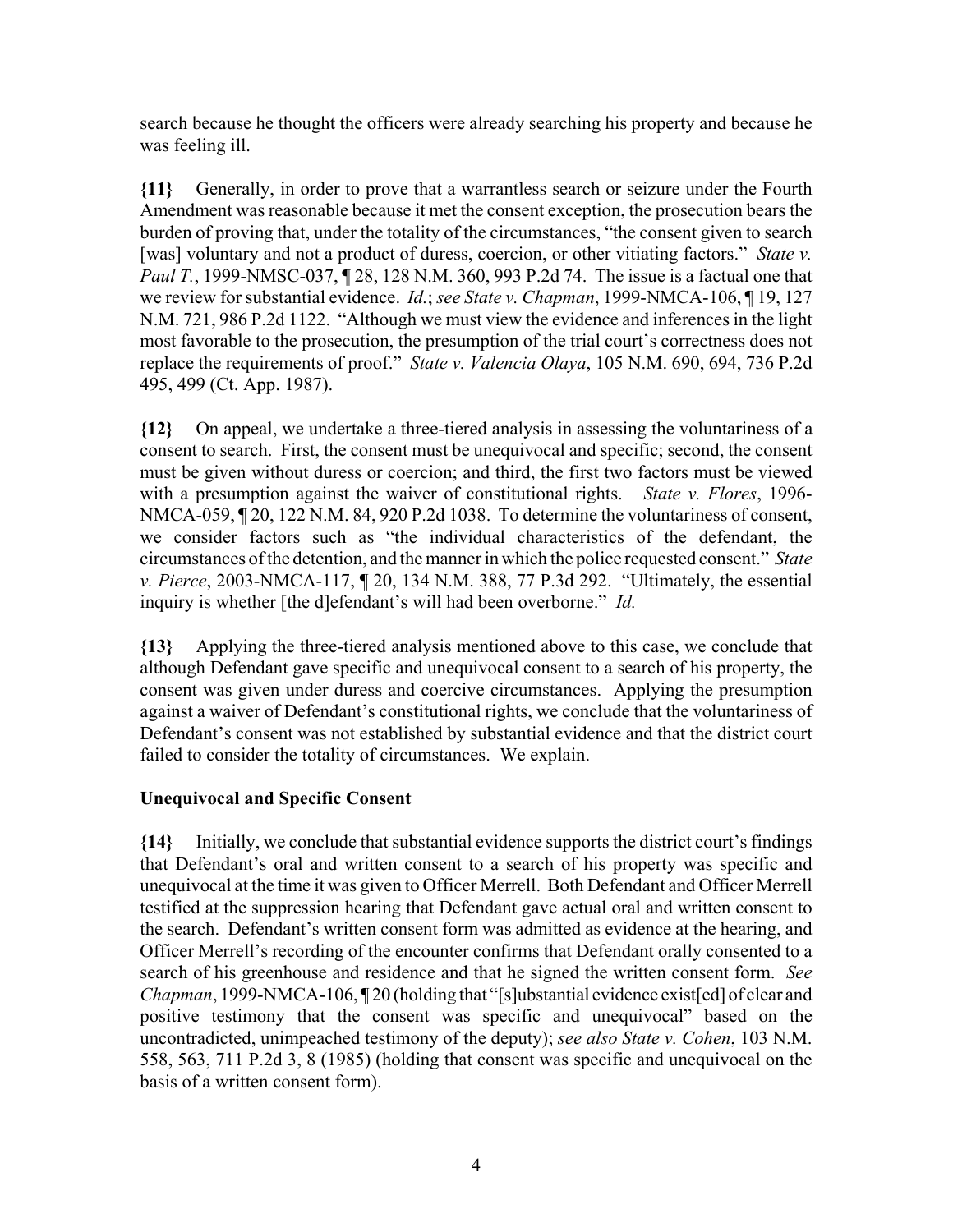**{15}** This does not end the inquiry, however. We must determine whether Defendant's consent was given without duress or coercion, considering the totality of the circumstances.

# **Duress or Coercion**

**{16}** Although Defendant gave specific and unequivocal consent, we conclude that the consent was given under duress and coercive circumstances. Defendant was surrounded by numerous uniformed, armed law enforcement officers and several law enforcement vehicles while a helicopter hovered overhead. Professor LaFave observes in his treatise that, although such circumstances are not per se coercive, "[t]he presence of a number of policemen is likely to suggest that the police are contemplating an undertaking which does not depend upon the cooperation of the individual from whom permission to search is being sought." 4 Wayne R. LaFave, *Search and Seizure: A Treatise on the Fourth Amendment* § 8.2(b), at 62 (4th ed. 2004). Although only Officer Merrell approached Defendant to seek consent, it is undisputed that the remaining officers were spread throughout the property and were visible to Defendant during his exchange with Officer Merrell.

**{17}** In its discussion of the lawfulness of the helicopter surveillance, the district court commented that there was "merit to the claim that the police swooped in as if they were in a state of war, searching for weapons or terrorist activity," which "can be terrifying and intimidating to most normal persons." Although the district court found the helicopter search "just barely permissible" on these facts, it did not address these same facts in the context of whether the consent was coerced. In fact, the only circumstance the district court mentioned in its discussion of coercion was Officer Merrell's statement that he would obtain a search warrant if Defendant did not consent to the search. The court dismissed this circumstance as simply an "explanation of the process that would be followed."

**{18}** In our view, the district court failed to consider the totality of the coercive circumstances brought to bear on Defendant. The obtrusive presence of officers, vehicles, and a helicopter was at least one factor supporting a finding of coercion, and the officers were heavily armed, carrying both their service handguns as well as AR-15 semi-automatic weapons. Although Officer Merrell testified that, to his knowledge, the officers did not draw or point their weapons, Defendant testified that he could see the weapons. Thus, the display and number of weapons was an additional factor pointing to coercion, one that the district court also did not address. *Cf. Chapman*, 1999-NMCA-106, ¶ 21 (giving as examples of coercion the improper use of force or the threatening display of weapons before consent is given).

**{19}** Another factor pointing to duress or coercion is the evidence that Defendant thought his refusal to consent was futile and that he acquiesced to a claim of authority because he thought the officers were already searching his property. While the State dismisses this argument because Officer Merrell explained that the officers were approaching the greenhouse as part of their normal safety procedure, Officer Merrell acknowledged that Defendant had the perception that the officers had already started to search his property. Officer Merrell's testimony and the recording of the encounter also establish that Officer Merrell had to tell the officers to back off. By appearing to have already started the search,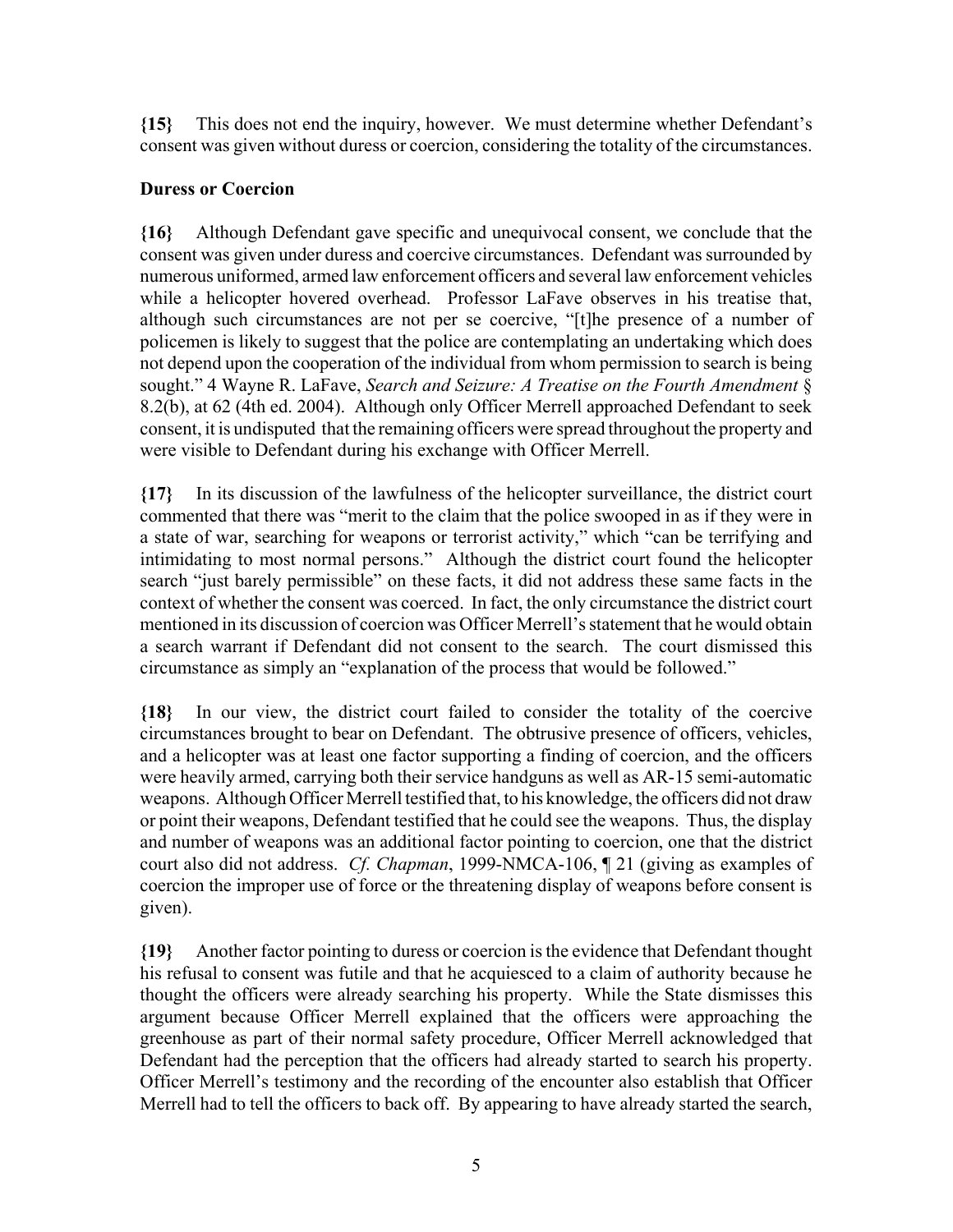the officers communicated to Defendant that they were authorized to make the search even without consent. *See* LaFave, *supra*, § 8.2(a), at 60-61 (explaining that "if the police have already attempted to make the search without the person's cooperation, ... they have ... communicated to the individual a claim that they are authorized to make the search even without consent" (footnote omitted)).

**{20}** Finally, it is significant that Officer Merrell communicated to Defendant that he would obtain a search warrant if Defendant declined to consent to the search. The district court dismissed the coercive effect of this communication in reliance on *State v. Shaulis-Powell*, 1999-NMCA-090, 127 N.M. 667, 986 P.2d 463. In *Shaulis-Powell*, the officer testified that he told the defendants that he "felt" or "believed" that he had enough information to obtain a search warrant if consent was not given. *Id.* ¶ 11 (internal quotation marks omitted). In that case, this Court did not construe the officer's statement as an assertion that he could get a warrant, but as the officer's assessment of the situation. *Id.* Here, the district court likened Officer Merrell's response to the statement given by the officer in *Shaulis-Powell*. On appeal, however, we conclude that *Shaulis-Powell* is distinguishable because Officer Merrell's statements were more assertive than those of the officer in *Shaulis-Powell*. Although Officer Merrell told Defendant several times that he did not have to give consent, he stated that the execution of a warrant would only take about thirty minutes and when Defendant responded that he guessed that he really did not have any options at that point, Officer Merrell did not respond at all. Thus, Officer Merrell appeared to assert that it would be futile to refuse consent. *See generally* LaFave, *supra*, § 8.2(c), at 69-75 (discussing the distinction between threatening to seek and threatening to obtain a search warrant). As a result, there was evidence that Defendant thought his refusal to consent was futile and that he acquiesced to a claim of authority.

**{21}** Because the district court did not properly consider the totality of the circumstances, we determine that the State failed to meet its burden of demonstrating that Defendant's consent was voluntary. Defendant was subjected to coercive circumstances and was under duress when he gave consent. *See Dale v. State*, 2002 OK CR 1, ¶¶ 4-8, 38 P.3d 910, 911-12 (holding that the defendant's consent to search his premises was involuntary considering the totality of the circumstances, including an unlawful entry onto his property by climbing over a locked gate, the number of agents participating, the fact that they were armed with both pistols and semi-automatic weapons, and the presence of a police helicopter immediately overhead during the encounter). We conclude that the district court erred in denying Defendant's motion to suppress.

#### **CONCLUSION**

**{22}** For the foregoing reasons, we reverse and remand to the district court for proceedings consistent with this Opinion.

#### **{23} IT IS SO ORDERED.**

#### **CYNTHIA A. FRY, Judge**

**\_\_\_\_\_\_\_\_\_\_\_\_\_\_\_\_\_\_\_\_\_\_\_\_\_\_\_\_\_\_\_\_\_\_\_\_**